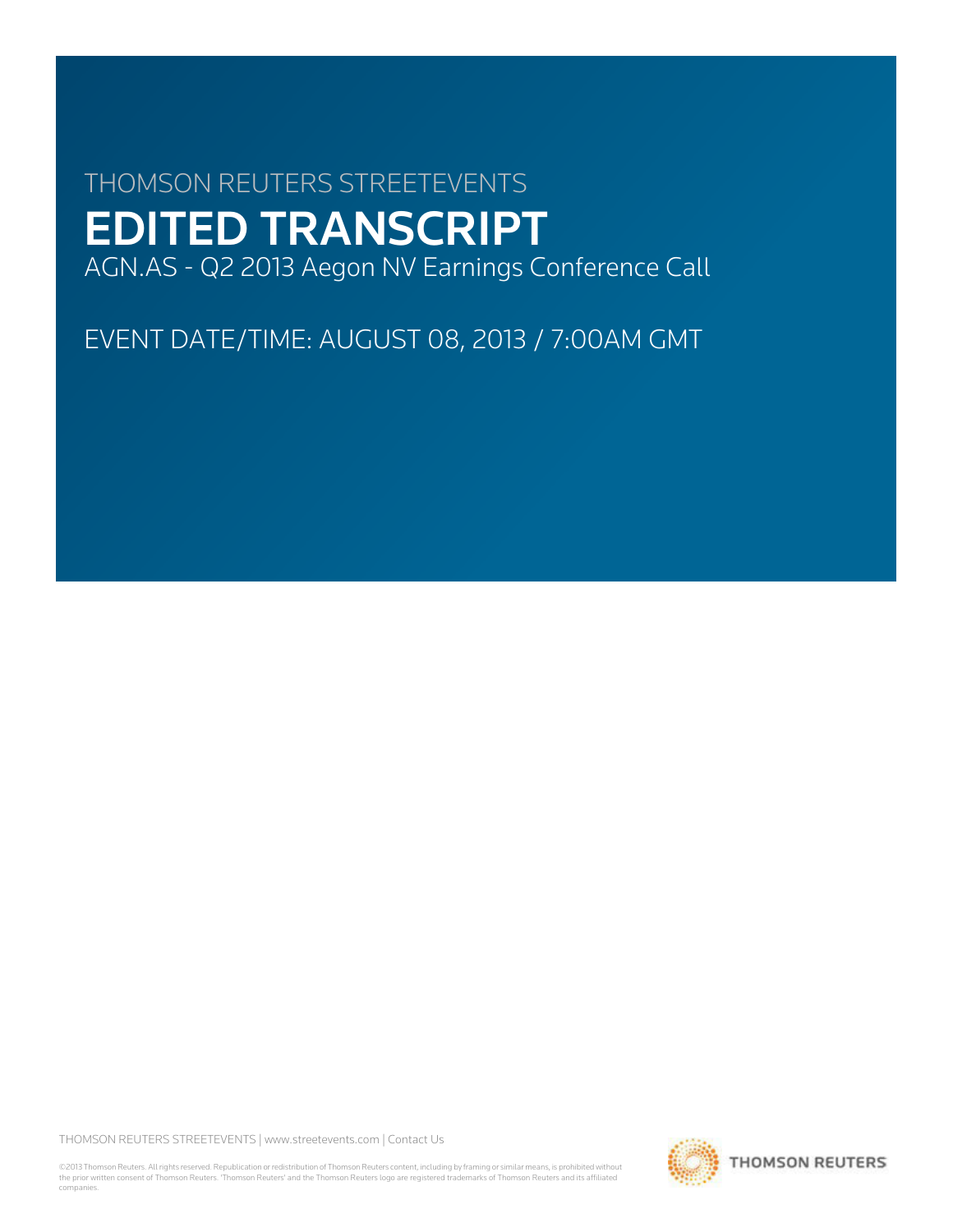## **CORPORATE PARTICIPANTS**

**[Alex Wynaendts](#page-1-0)** Aegon NV - CEO **[Darryl Button](#page-3-0)** Aegon NV - CFO

# **CONFERENCE CALL PARTICIPANTS**

**[David Andrich](#page-5-0)** Morgan Stanley - Analyst **[Farooq Hanif](#page-7-0)** Citigroup - Analyst **[William Hawkins](#page-8-0)** KBW - Analyst **[Maarten Altena](#page-9-0)** Mediobanca - Analyst **[Paul De'Ath](#page-11-0)** RBC - Analyst **[Nick Holmes](#page-12-0)** Nomura Asset Management - Analyst **[Farquhar Murray](#page-13-0)** Autonomous Research - Analyst **[Steven Haywood](#page-14-0)** HSBC - Analyst

## **PRESENTATION**

#### **Operator**

<span id="page-1-0"></span>Ladies and gentlemen, thank you for holding. Welcome to the Aegon second quarter 2013 results conference call for analysts and investors on Thursday, August 8, 2013. Throughout today's presentation, all participants will be in a listen-only mode. After the presentation, there will be an opportunity to ask questions. (Operator Instructions). I will now hand the conference over to Mr. Alex Wynaendts. Please go ahead sir.

#### **Alex Wynaendts** - Aegon NV - CEO

Good morning, everyone. We appreciate that you join us today for this call on Aegon's second quarter 2013 results. And with me are Darryl Button our CFO and he'll take you through units later and then in the presentation, and he will review how are financial results for the quarter. Also present Willem van den Berg, Head of Investors Relations. And as always we welcome your questions after the presentation and, of cours please take a moment to review our disclaimer on forward-looking statements.

Across our organization we are executing on the strategic priorities we have identified as essential to our growth and long-term success. And this quarter's strong earnings as well as our continued financial strength provide clear evidence that our strategy is delivering the expected results.

Continued sales momentum this quarter, particularly in our accumulation and At-Retirement products and a significant increase in the market consistent value of new business, confirm the strength of our distribution capabilities and that we continue to sell the right products to the right customers and at the right price. Our strong performance enables us to increase our interim dividend to EUR0.11 per share and this is a clear sign of our confidence in the business.

Let me now start by giving you some more detail on the sales growth we've experienced this quarter. As you can see here on slide three, our growth is driven by strong increase in new life sales and most notably in the Netherlands and the UK. And in the Netherlands there was increased demand for our pension products.

In the UK, group pension sales were strong and deposits on our new platform continue to accelerate. We are particularly pleased with the level of gross deposits for EUR13b for the quarter; variable annuity deposits increased 73% to \$2.3b driven by a broad distribution network and more rational pricing in the market. In the next slides I will cover our fee business in the US in more detail.

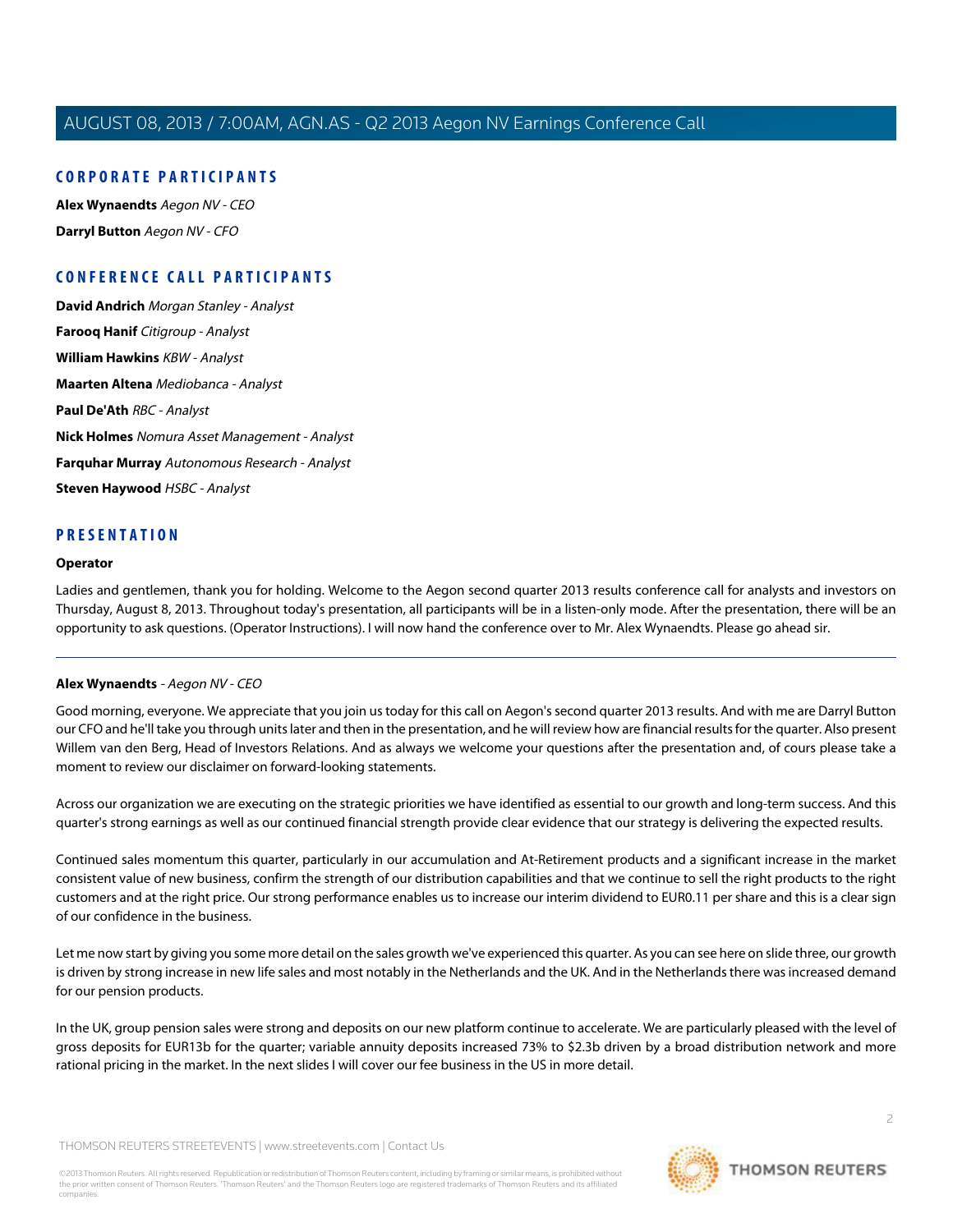Asset management also continued to show a very healthy contribution with deposits of EUR5.5b and as highlighted during recent investor conference is of increasing importance to our organization. Accident, health and general insurance however was 7% lower as some less profitable partnerships were ended in the US.

So overall we continue to experience strong customer demand for our core products and services. A clear reflection of the strength of our franchise, depth of our distribution and our focus on innovation and let me elaborate further on this on the next slide.

I'm turning to slide four. Our growth is driven by management actions we're taking across our businesses to enhance our market proposition and customer loyalty. Expanding into new distribution channels whilst strengthening existing relationships continues to be a priority and it's clearly showing results. This quarter we again added new distribution agreements with a number of leading distributors.

In the Americas, we've entered -- we've partnered with leading brokerage firm, Edward Jones, to distribute variable annuity products broadening the scale and further improving the quality of our distribution network by adding over 12,000 financial advisors. In the UK, we have been selected by Mercer as one of their three providers in the large defined contribution space and we've been selected as their sole provider in the SME segment.

And also in Spain, we've now started selling products through our new joint venture with Banco Santander. Leveraging technology is enabling us to become more cost efficient while at the same time improving customer service. And the efficiency of the retirement solutions platform in the US, for example, enabled us to maintain our margin this quarter in what remains a competitive environment. And in the UK we'll soon introduce our platform to the non-advise market.

Another proof point of the execution of our strategy is the successful transition of our individual sales and retirement unit in the US from spread-based to fee-generating business. And as you can see on slide five, the increase in earnings from variable annuities and retail mutual funds now outweighs the decrease in earnings from fixed annuities which we had been de-emphasizing since 2010 in line with our strategic repositioning in the US.

Our variable annuities sales increased by 73%, continuing the very positive sales momentum that we've experienced in recent quarters. And as I mentioned earlier we are benefiting from our strong and expanding distribution network. This quarter 44% of our variable annuity sales went into funds managed by Aegon Asset Management. And our retail mutual fund sales also performed well with an increase of 51%. And again importantly of these products sold, 60% is now managed by Aegon Asset Management.

And let me now turn to markets and value of new business for the quarter. Turning to slide six and as you're well aware the core focus for our business is selling products that provide value to our customers and to the Company and this is clearly reflected in the significant increase in the market consistent value of new business we achieved this quarter.

In the Americas, the value of new business doubled. A key driver was variable annuities which benefitted from stronger sales and higher margins. And the improvement in the US life business is the result of active re-pricing and the withdrawal of products that did not meet our profitability hurdle.

In the Netherlands, the market consistent value of new business increased in this quarter on a solid contribution from mortgages and as a result of the increase in pension production. And as the slide indicates, the market consistent value of new business in the UK was stable as lower pension margins were offset by higher sales volumes.

And in our new markets, the divestment in Spain offset the strong contribution from Asia and we expect Spain's contribution to the MCVNB to increase now that our partnership with Banco Santander has started.

We have previously shared with you the steps we are taking in the UK to respond competitively in the post RDR environment by restructuring our business and operating on a more efficient basis. And here on slide seven I would like to highlight some clear signs of success.

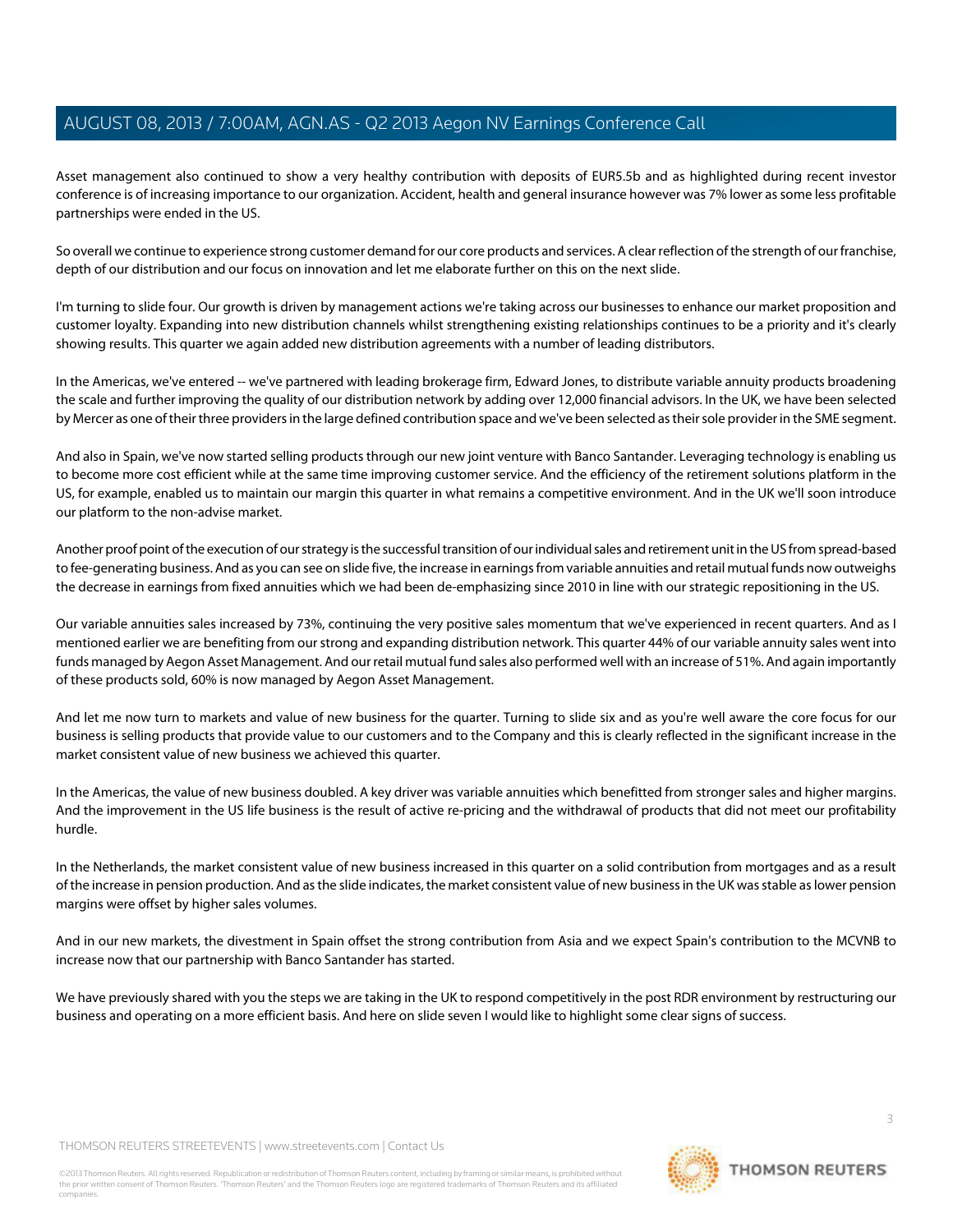The Aegon retirement choice platform is now firmly contributing to sales generated in the UK. Our 45% increase in sales is due to platform sales, auto-enrollment and strong Group pension sales. We also see considerable potential in our latest distribution agreement with Mercer. This is a key win for our platform as Mercer has a market share of approximately 12.5% of the large corporate market.

And we are transforming our business in the UK to become a leading platform provider. Further steps taken this quarter to transform our business include the sale of our distribution business, Positive Solutions, as well as the closure of six regional sales centers.

<span id="page-3-0"></span>So Darryl will now talk you through our earnings and financial position. Darryl.

## **Darryl Button** - Aegon NV - CFO

Thank you, Alex. Here on slide eight I would like to take a closer look at underlying earnings, which I'm pleased to say rose by 5%. In the Americas higher earnings driven by our pensions and variable annuities were partly offset by higher sales-related expenses following strong sales growth. Underlying earnings in the Netherlands were stable at EUR74m. Non-Life earnings however were disappointing as improved earnings from disability were offset by higher claims in general insurance.

In the UK, underlying earnings increased 4% as favorable equity markets, improved mortality and favorable claims experience were partly offset by continued impact of adverse persistency. Underlying earnings from new markets were down at EUR52m. Earnings from asset management were up despite the sale of Prisma last year, but were more than offset by lower underlying earnings as a result of our divestments in Spain, unfavorable claim experience in Central and Eastern Europe. Total holding costs decreased to EUR35m mainly the result of lower interest expenses following debt redemptions and reduced operating expenses.

Here on slide nine you can see that in the second quarter net income was negatively impacted by fair value items which I will address further on the next slide. Impairments were up modestly compared to last year and were largely related to structured assets in the Americas, a corporate bond in the UK and residential mortgage loans in the Netherlands.

Other income amounted to EUR27m as the gain on a sale of the joint venture with Unnim was offset by charges in the UK related to business transformation costs, a loss on the divestment of Positive Solutions and a provision in the Netherlands following the KoersPlan verdict. The results of run-off businesses increased to EUR13m mainly due to improved results in the life re-insurance business in the Americas.

Slide 10 provides more details on our fair value items which totaled a loss of EUR270m. These fair value items can be broken down into four categories. The first category is investments which are carried at fair value. Long-term we expect this item to be zero and in the current quarter we did see underperformance coming from all asset classes in both the US and the Netherlands.

Next, we have our fair value hedging programs where we largely have an accounting match with one notable exception being the required use of our own credit spread in the valuation of the liabilities. We also expect this category to average zero over the long-term, but of course some period-to-period volatility will still occur.

The third category is the fair value hedging where there is not an accounting match. We have discussed extensively the largest of these programs, the US GMIB delta macro hedge and the more recently added equity collar hedge. In addition to these hedges, we also have a hedge program covering the death benefits of our GMWB product that is included in this category due to its accounting treatment.

In addition we have other extreme event hedges including protection against rapidly rising interest rates that provided some offset to the loss during the period. Furthermore, at the holding there was an impact of EUR32m related to interest rate swaps backing our hybrid capital securities.

The fourth category contains various items such as medium-term notes at the holding, which are impacted by credit spread movements, foreign currency exchange movements and the impact of rising interest rates on the longevity swap.

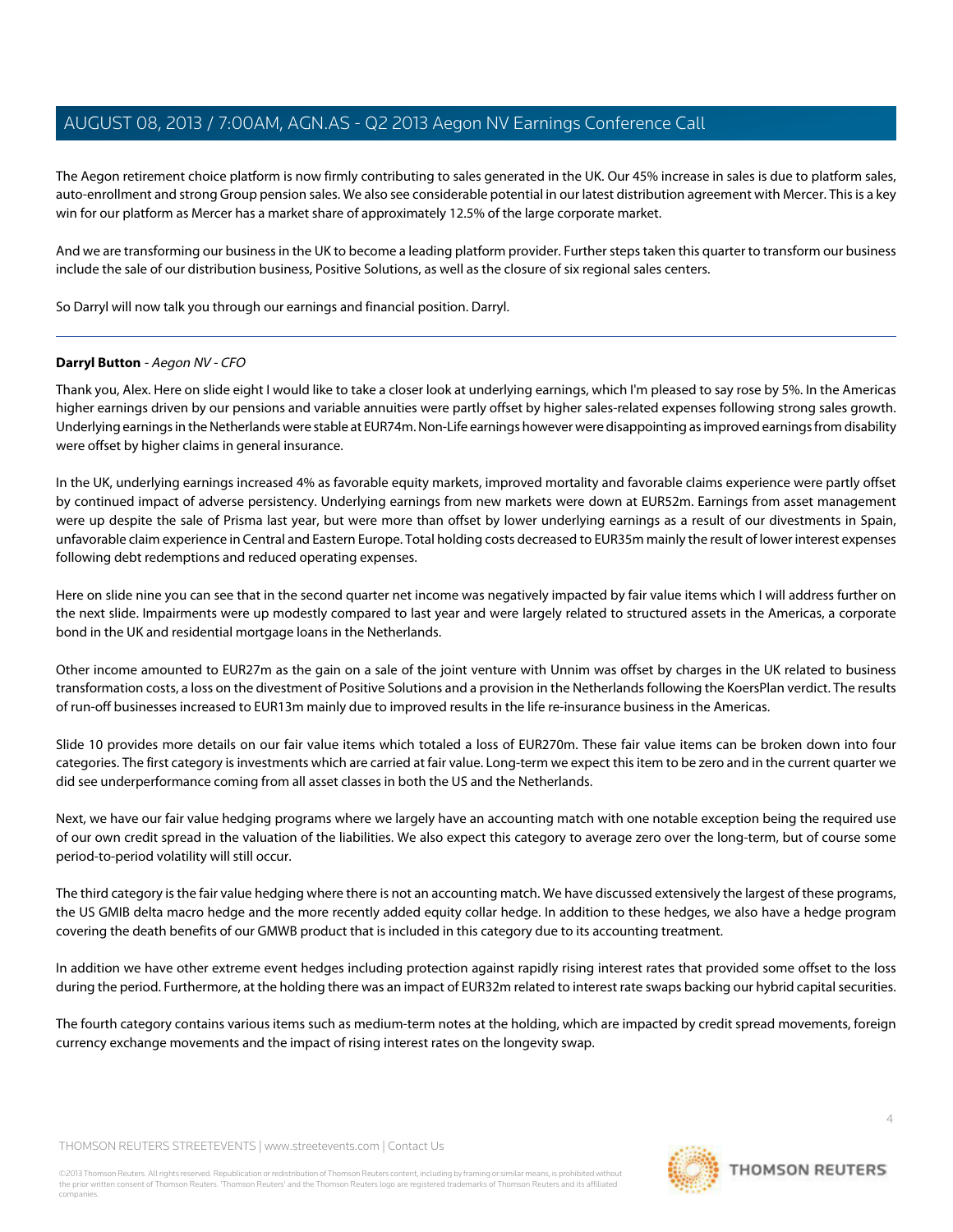We continue to focus on cost efficiency. As shown on slide 11, our operating expenses have increased this year compared to the first half of 2012. The primary reason for this increase is twofold; higher sales related expenses as our US business is rapidly growing and business transformation costs in the UK. Excluding the transformation costs our operating expenses rose 3%.

In the Netherlands, expenses were lower due to the successful implementation of cost reductions. And in our new markets, expenses are mainly higher due to the Hungarian insurance tax and the first-time inclusion of our new business in the Ukraine. Reducing costs and pursuing operational efficiencies continue to be a key priority for the Company and an integral part of how we manage our day-to-day business.

I'm pleased with the level of operational free cash flows as shown here on slide 12. Operational free cash flows for the quarter totaled EUR674m including EUR308m of positive market impact and one-time items of which the majority was driven by the sharp increase in interest rates.

Turning now to Aegon's capital position at the end of the second quarter here on slide 13, our Group IGD ratio decreased slightly to 220% due mostly to the impact of the final 2012 dividend paid in June and the cash used for the preferred share transaction. As I highlighted during our recent analyst and investor conference a few weeks ago, we manage the capital of our operating units based on clear local target and buffer levels as shown in the graphs.

SMP excess capital in the Americas decreased by \$100m as the impact of the mid-year dividend paid to the holding was offset by earnings in the quarter and the benefit of higher interest rates. The IGD ratio in the Netherlands excluding the bank and the ultimate forward rate increased to 235%. And including the bank and the UFR the ratio was 270%. This was driven by earnings and the benefit of yield curve changes.

We use the ECB AAA curve to discount liabilities for solvency purposes at the end of the second quarter. And as you know, as of mid-July, France is no longer included in this curve. The industry is currently working with the DMB to clarify what the right methodology should be going forward. The impact of the downgrade of France is approximately 35 percentage points on our regulatory solvency ratio of 270% which includes the bank and the UFR. We are comfortable that the capital position of our Dutch business will remain above our self-imposed target level.

In the UK, the Pillar 1 ratio increased to 170% including the capital support from the parent, as the negative impact of downgrades and impairments was offset by the benefit of higher interest rates.

Excess capital in the holding increased to EUR1.9b as you can see on slide 14. Dividends from our business units and proceeds from the exit of our joint venture with Unnim more than compensated for the cash used for the preferred share transaction, dividends to our shareholders, the investment in our new joint venture with Banco Santander as well as funding and operating expenses. Financial leverage improved to 30.5% following the redemption of a bond that matured during the quarter.

Slide 15, our strong capital position and operating free cash flows enable us to increase the interim dividend to EUR0.11 per share, a clear sign of our confidence. We will continue to allow investors to choose between receiving the dividend in cash or stock. And as I indicated in June we will neutralize the interim stock dividend.

Back to Alex to wrap it up.

## **Alex Wynaendts** - Aegon NV - CEO

Thank you, Darryl, and before taking your questions let me reiterate. We continue to execute on our strategic priorities and our second-quarter results provide clear evidence they are the right ones. We have achieved strong profitable sales of our core products. We generated solid underlying earnings with a continued strong capital position which enabled us to increase our interim dividends to EUR0.11 per share.

As always, we value your continued interest in Aegon and in what we're doing to generate long-term value for our stakeholders and our customers, business partners and of course our shareholders. With this we're happy now to take your questions.

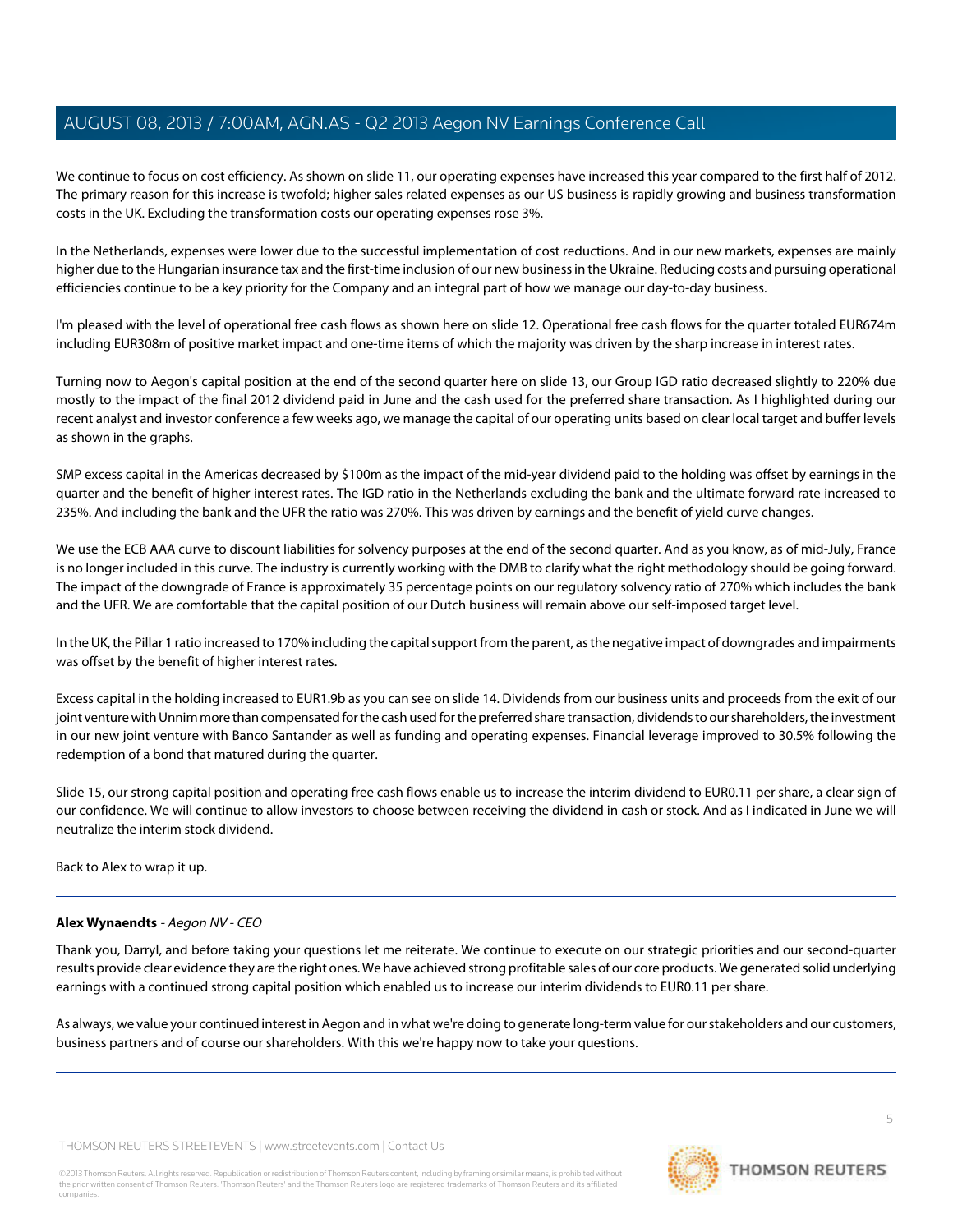## **QUESTIONS AND ANSWERS**

## **Operator**

Thank you, sir. (Operator Instructions). The first question is from David Andrich from Morgan Stanley. Please go ahead.

#### <span id="page-5-0"></span>**David Andrich** - Morgan Stanley - Analyst

Hi, good morning. My first question is on the Dutch IGD ratio. I was just wondering in terms of the impact on the Dutch IGD ratio, excluding the bank and the excluding the UFR, what is it in terms of the French downgrade impact? I know you said for the IGD ratio including the URF and the bank it was 35%. I was just wondering if you could share with us what the impact was excluding.

And then second one, in terms of your operational free cash flow it seems you're running quite high and I was just wondering if you could give a bit more color on how that might develop over the rest of the year. Thank you.

#### **Alex Wynaendts** - Aegon NV - CEO

Well, I'll pass the question on the impact on the IGD ratio to Darryl, but before saying that I think what's important to realize is that we are as an industry now in discussion with the regulator to assess what the way forward is. It's clear that it will have an impact if the only thing is the exclusion of France out of that curve, so that's why we've been focusing on these discussions and we've provided you the numbers, including the bank and UFR because we believe that is the most relevant comparison to take.

Darryl, is there anything else you want to add to this?

## **Darryl Button** - Aegon NV - CFO

Yes, well, that's absolutely right, so we're in conversations with the DMB around how to treat this going forward. The impact excluding the UFR and excluding the bank is a little bit larger it's closer to 50 points. And as Alex said we're going to -- we're in conversation right now in terms of how to move forward with this and we'll have a look at our capital policy when we get more clarity in the third quarter.

## **David Andrich** - Morgan Stanley - Analyst

Okay, sorry, if I could just follow up on that. In terms of the 200% target that you guys have set excluding the bank, excluding UFR, how self-imposed is that versus what the regulator would like you to hold?

## **Darryl Button** - Aegon NV - CFO

Yes, David, well, it is a self-imposed target but it is our capital policy that we put forward. As I mentioned in June there is Solvency 1.5 that's coming in at the end of the year, which is a whole recalibration of all of the capitalization levels here in Holland. So we'll take our own target combined with what curve we end up with, combined with whether or not to include the UFR or not UFR all into account as we go into these conversations.

So I'm fairly optimistic that there is not going to be a significant impact to the capitalization level in Holland, how we think about that and how we think about our ability to upstream dividends out of the holding, which is really what this is related to and what the overall Solvency 1.5 initiative is related to.

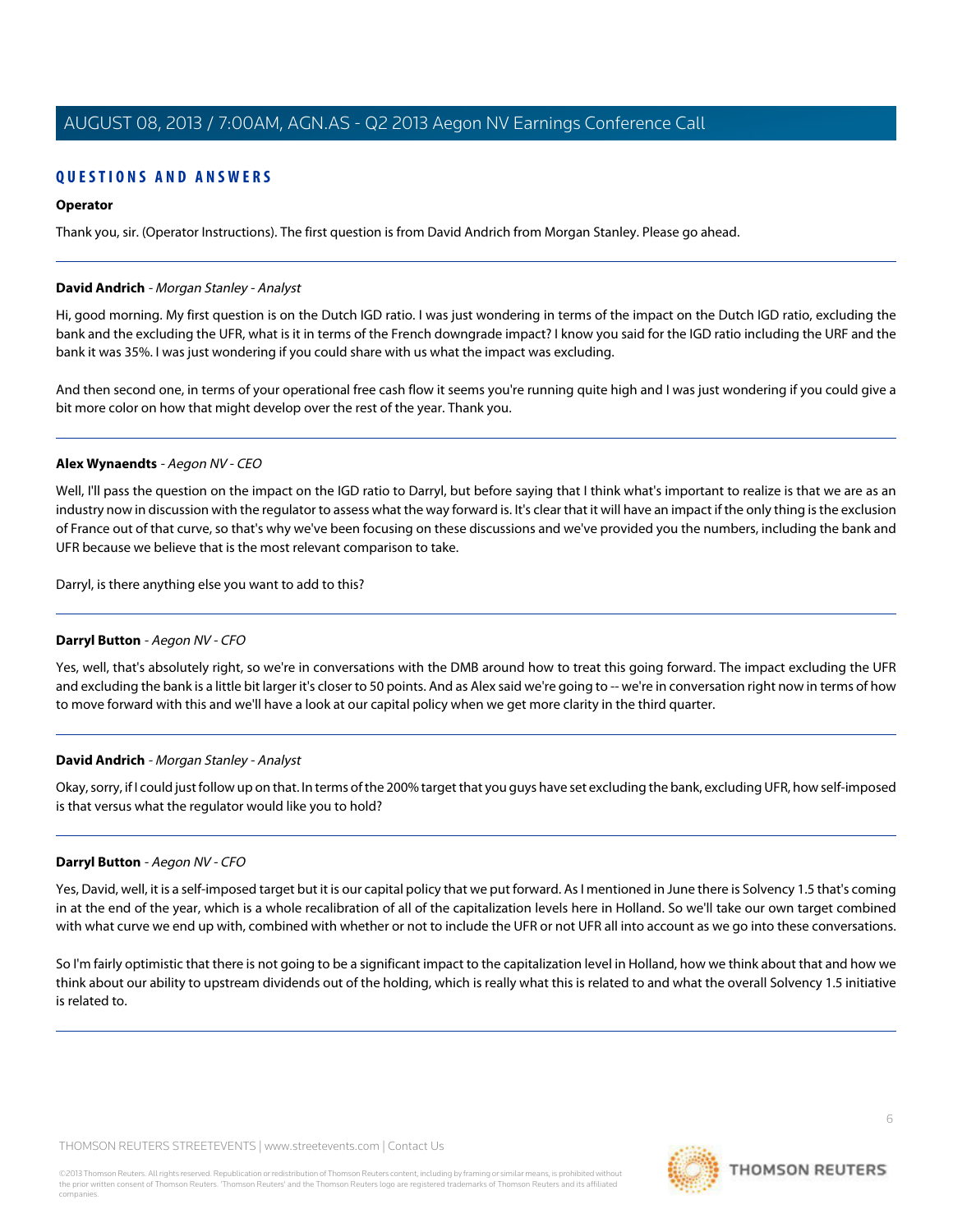#### **Alex Wynaendts** - Aegon NV - CEO

And obviously as soon as we get more clarity we will share with you and also share with you what the impact will be. But I think that we have to take into account it will take a bit longer than we all hoped. That probably has to do with something with the holiday season.

#### **David Andrich** - Morgan Stanley - Analyst

Thank you.

## **Alex Wynaendts** - Aegon NV - CEO

Second, question on the operational free cash flow, what was exactly the question?

#### **David Andrich** - Morgan Stanley - Analyst

Just it seems like operational free cash flow is running ahead of what you guys kind of put forward as your targets in the past. So I was just wondering if maybe there is -- I know you've given some one-offs that are kind of driving it and market movements, etc. But I was just wondering how you might see that developing for the rest of the year.

#### **Darryl Button** - Aegon NV - CFO

Yes, David, this quarter was overly strong and it was related to interest rates had an impact, a favorable impact in both the Netherlands and the US. When you take and you strip that away we saw operational free cash flows right in line with what we were expecting and I see that continuing into the third and fourth quarter.

## **David Andrich** - Morgan Stanley - Analyst

Yes, okay.

## **Alex Wynaendts** - Aegon NV - CEO

And it's very much a focus of how we're running our business. We try to take our costs down; we try to sell more efficient, capital efficient products. So we see actually markets improving, more demand from our customers. So the trend is effectively to a further improvement in these operating cash flows, it's also very much a focus on how we're running the business and how each of our operating units is not only running the business but also is being incentivized.

#### **David Andrich** - Morgan Stanley - Analyst

Great. Thank you very much.

#### **Operator**

Thank you. The next question is from Farooq Hanif from Citigroup. Please go ahead.

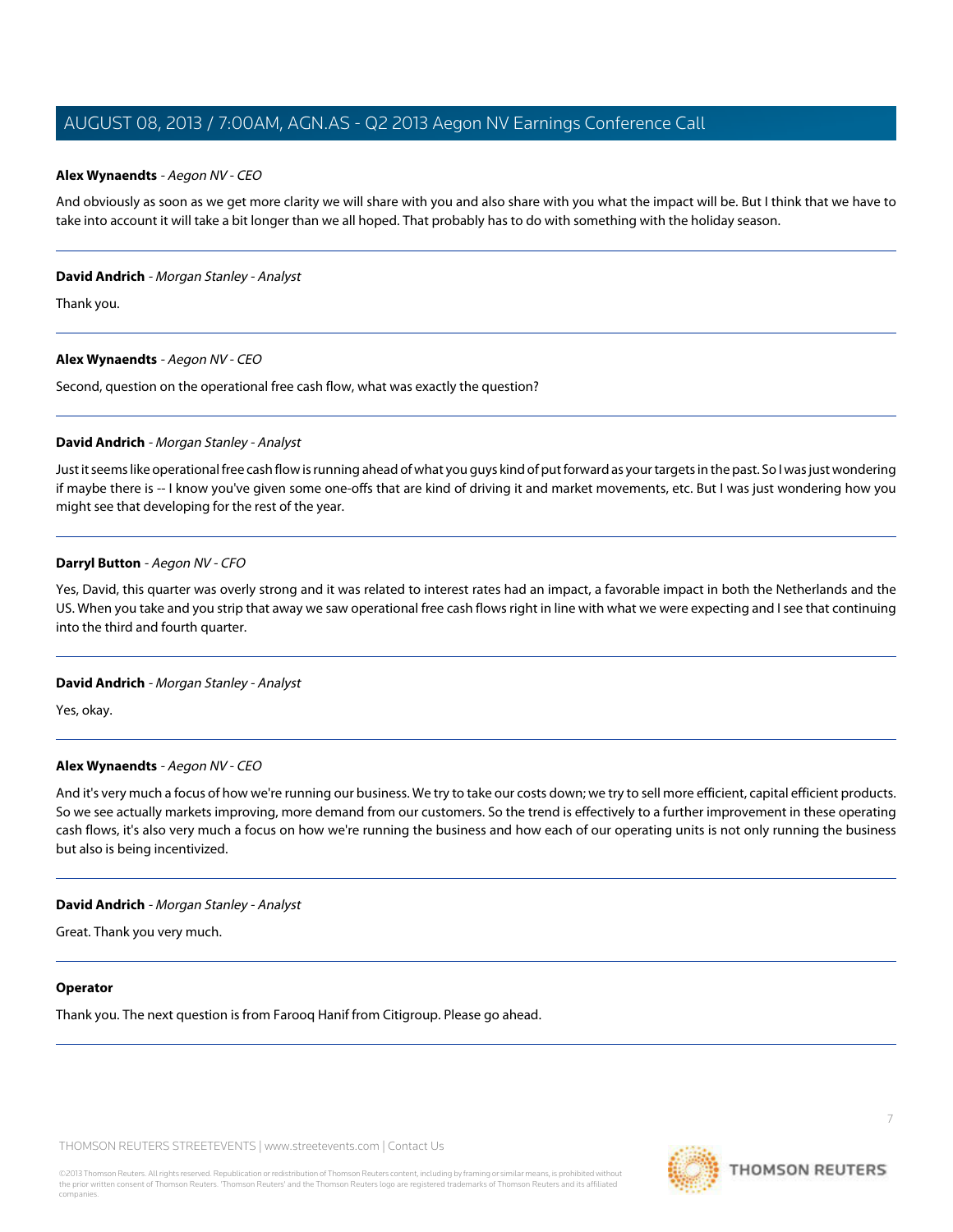#### <span id="page-7-0"></span>**Farooq Hanif** - Citigroup - Analyst

Hi, everybody, thanks for taking my questions. Just want to ask two numbers questions and then one on the Mercer deal UK. Just following up on David's question, in Q3 is there any market impact that you can highlight that we should be taking into account so far?

Second number question is there have been loads of one-offs in your underlying earnings as usual. Net-net are they sort of netting off? What can you give us as a sort of guide to run rate?

And last, perhaps slightly more interesting question, the Mercer deal in the UK sounds quite big. Mercer's obviously a very big distributor and consultant in the UK. Can you tell us when you think you expect to start to see volumes coming through and what kind of size you could see, what is the feel? Thank you.

#### **Alex Wynaendts** - Aegon NV - CEO

Yes, maybe I should start with the Mercer deal which as you said, Farooq, is the most interesting question. Let me share with you that I'm really excited by the fact that we have been selected on a panel of three, effectively replacing another provider. So we have shown here I think at the market, that our restructuring, taking our costs down, but more importantly being well positioned and strongly positioned in the employee benefit market is working.

Mercer has around 12.5%, as you know, 12 5% market share. We'll be one of three in the large case -- space and we are the sole provider in -- we are the sole provider in the smaller SME segments. These are segments where the SME in particular is a segment where we have traditionally been very well represented, that's been the heartland as we used to call that of Aegon UK. But the large case area where we're now selected one of the three is for us a very new part of the business. So I think that's going to give a lot of traction in terms of sales, but also as you can imagine it gives a lot of confidence to our organization in the UK, but also to us clearly and hopefully to you that we are clearly on the right track in the UK.

In terms of the earnings, I think by and large you can say that some pluses and minuses are more or less offsetting each other. So it's a relatively clean quarter, but, Darryl, is there anything you want to add on this?

#### **Darryl Button** - Aegon NV - CFO

Yes, Farooq, I think your first question was on Q3 in terms of market impacts. Obviously I can't predict where the third quarter's going to land by the time we get there. What we can say and what we have said and what you can see in this quarter is that sharply rising interest rates which are behind us in the second quarter that did produce some additional fair value hedging losses which I've tried to highlight in the presentation.

In terms of equity markets, equity markets continue to be robust certainly in the US so far in the third quarter. We -- that impacts the collar hedge that we talked about last quarter. That collar hedge is due to expire at the end of this year and -- so I would just note that there's another quarter or two of additional hedging losses that could come off of that in higher equity market scenarios. Obviously, that goes the other way if the markets were down or if interest rates were to come back down. Some of the interest-rate-related losses would come the other way.

In terms of the one-offs, yes, I would just reiterate what Alex said in terms of -- out of the ones that we tried to highlight, it was a relatively clean quarter, a strong quarter coming out of the US, certainly, a little bit of a disappointment in the nonlife numbers in the Netherlands.

#### **Alex Wynaendts** - Aegon NV - CEO

But, Farooq, I think in general what I would like to say is that we put these hedges in place, as you know, to protect our capital position, so that's very consistent with our strategy, and it's important for us that we continue to do so. I'm glad to see that we're not the only one in the market that is putting in place hedges. I think it's the way going forward.

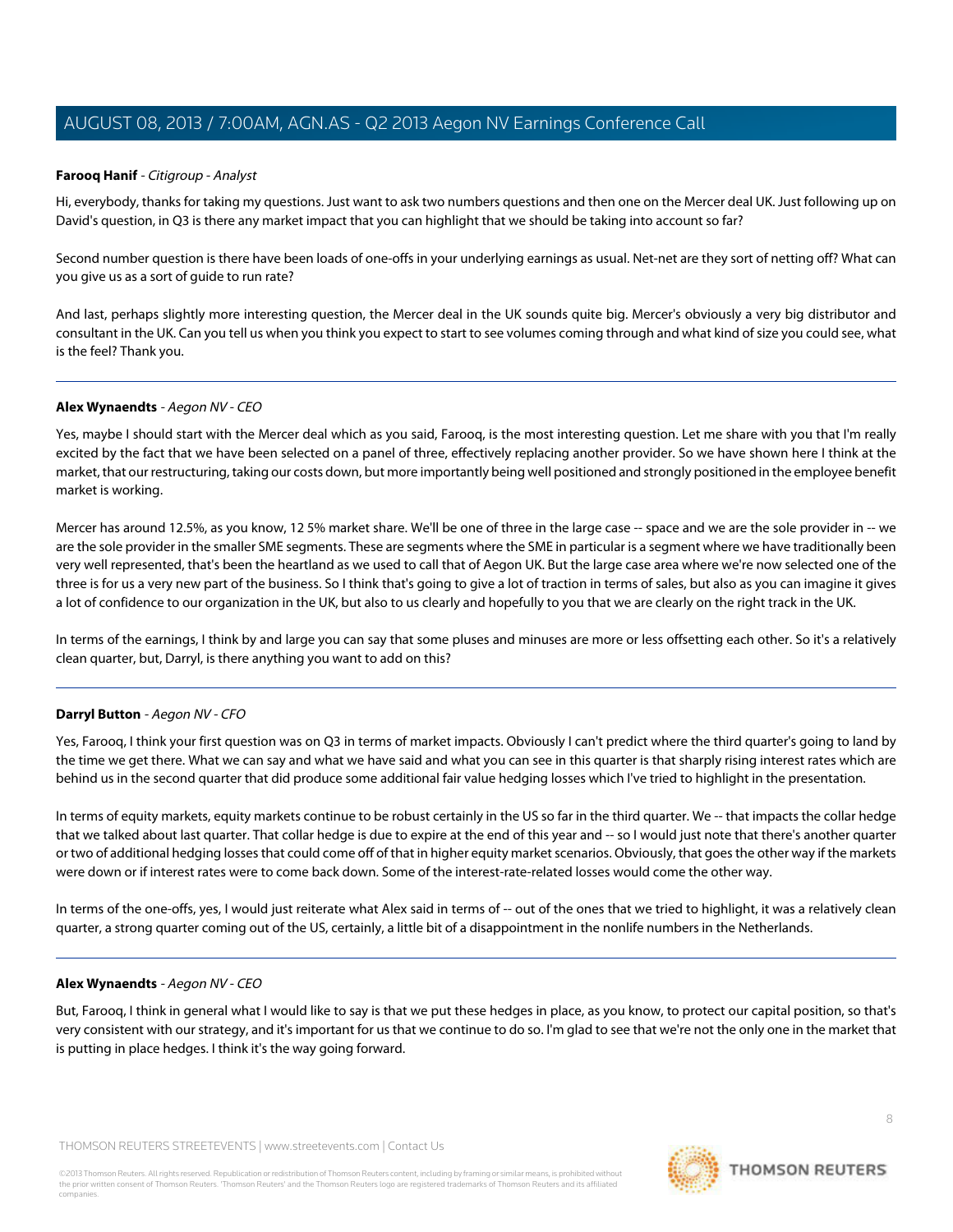But what I would really like to point out is that higher equity markets, higher interest rates, is just good for us, is good for our customers, and is going to be reflected, and it actually is already reflected, in improvement in underlying earnings. So what you see a little bit is a bit of disconnect in terms of timing. We had one-off mark to market that you had to take at the end of the second quarter, but the benefits of higher equity markets, but also obviously higher interest rates, are going to continue for a long time in the future. And that, obviously, is less visible, but that it still there.

So we are actually very pleased with the developments of the market, even though that does show from an accounting point of view in the second quarter a negative impact of fair values.

#### **Farooq Hanif** - Citigroup - Analyst

If I may just come back, my question on the -- that's very useful information you've provided, but the question on the market value is more on the cash flow. In the third quarter, should we just be looking at interest rate as the driver?

#### **Darryl Button** - Aegon NV - CFO

Yes, I think so. I think you can be looking at a normalized -- again, the reason we were off normalized in the second quarter was the really sharp increase in interest rates. We're fairly well neutral from an equity market perspective now, so I think that that's a fair assumption, yes.

#### **Farooq Hanif** - Citigroup - Analyst

All right, thank you very much.

#### <span id="page-8-0"></span>**Operator**

Thank you. The next question is from William Hawkins from KBW. Please go ahead.

#### **William Hawkins** - KBW - Analyst

Hello. Thank you very much. Could you talk to me a bit about what's happening to the reinvestment yield in the US, particularly with regards to life and pensions? Presumably, it's gone up, but obviously you're still flagging that it was a drag in the second quarter versus previous periods. So if you can comment on that and also tell us where you're sitting versus your assumptions for where that's going in the future to support your current DAC.

And then, secondly, can you just expand again on what's going on in the UK pensions results? I'm a little bit confused about why the issue of the back book running off should be something that's worth flagging in the second quarter, rather than just something that's been structurally there all along. And so, again, if you can just tell us a bit about what's going on there and what that may mean, again, for persistency and other accounting assumptions in the future. Thank you.

#### **Alex Wynaendts** - Aegon NV - CEO

Thank you, William. On the reinvestment yield, yes, we have given I think clear guidance as to the reinvestment yield the second quarter. Rates have actually started to increase in the second part of the second quarter, so the positive effect of the reinvestment here will be probably more visible in the following quarters, but, Darryl, you have the exact numbers, right?

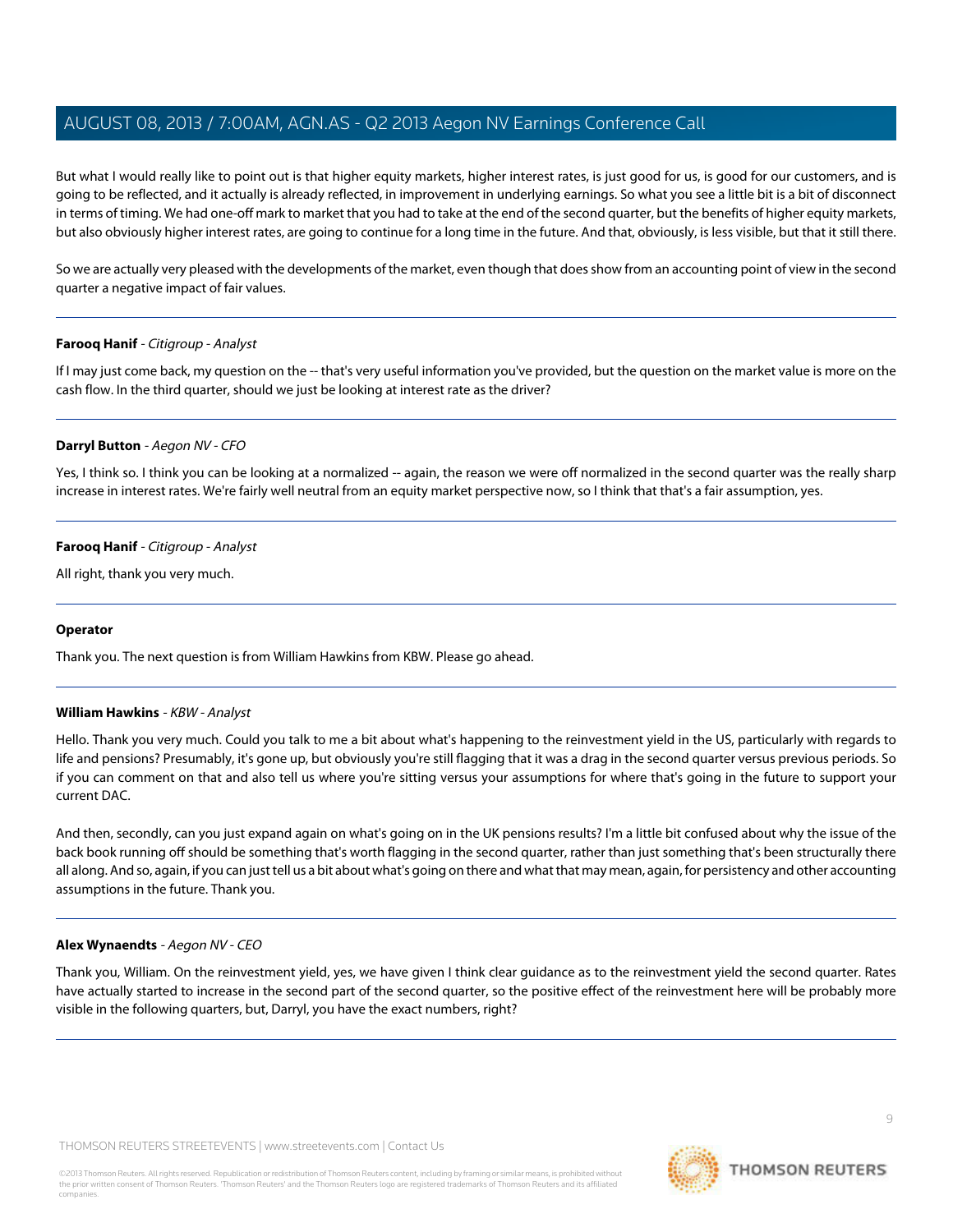#### **Darryl Button** - Aegon NV - CFO

Yes. Reinvestment yields in the quarter were about 3.25%, and if you look right now, what we're getting, we're getting somewhere between -- I would just say in the low 4s right now, probably around 4.25% range. Obviously, that's improved a lot, just in the last 90 days.

The book yields and the portfolio obviously are still in excess of that, a little under 5%, so in the high 4s, so there's still a depletion in yield, if you will, from reinvestment activity, but not nearly as severe as it used to be.

#### **Alex Wynaendts** - Aegon NV - CEO

Yes, and in the UK, the impact of persistency, effectively, what we have seen and we flagged that earlier, that there has been a lot of sales which were concluded at the end or just before the end of the year 2012, because that was still allowing the payment of commissions. So what you see is that now we're processing a lot of these transactions, and that means that we have seen higher sales in our business, but equally, we have also lost business over a longer period of time, because it's taken more time to process that business, and we thought that we would have had it all done by the second quarter.

What now we see is that it is clearly coming down in the corporate pension area, so the effect of effectively cleaning up the backlog because of the high volumes just prior to ending the commissions, the payments, is taking a bit longer. So we expect that Q3 will see an improvement in persistency, and hopefully by Q4, the effect of the change into the RDR will have disappeared, and then you will be in a more normal market environment. So that's where we are today. It's taking me a bit longer than we expected, originally.

#### **William Hawkins** - KBW - Analyst

And if I may come back on the US question, I'm guessing I know the answer to this, but on a forward-looking basis, are you comfortable that you're now back on track for what's still a pretty hefty acceleration in reinvestment yields for the future? Or are you going to be more of the mind that even after the spike you may still be beneath what you've been assuming medium term?

#### **Darryl Button** - Aegon NV - CFO

Well, William, our long-term assumption, as you know, is a 10-year treasury of 4.75%, and so we have reinvestment spread over and above that, so we are assuming that we're getting something in excess of where we are now. There's no question about that. And our long-term assumptions still remain above -- even after this rise in interest rate, they remain above reinvestment rates currently and remain above forward rate, so it's an assumption. It's a key assumption for us, and as I said in June, we're going to take a hard look at our assumptions in the third quarter.

#### **William Hawkins** - KBW - Analyst

Great. Thank you.

#### <span id="page-9-0"></span>**Operator**

Thank you. The next question is from Maarten Altena from Mediobanca. Please go ahead.

#### **Maarten Altena** - Mediobanca - Analyst

Good morning, gentlemen. Three questions from my side. The first is also on France and looking at the impact from the downgrade from the AAA ECB curve, taking into account the worst scenario. Would the impact on solvency change your strategy in terms of, for instance, cash flows upstreaming through the holding or else?

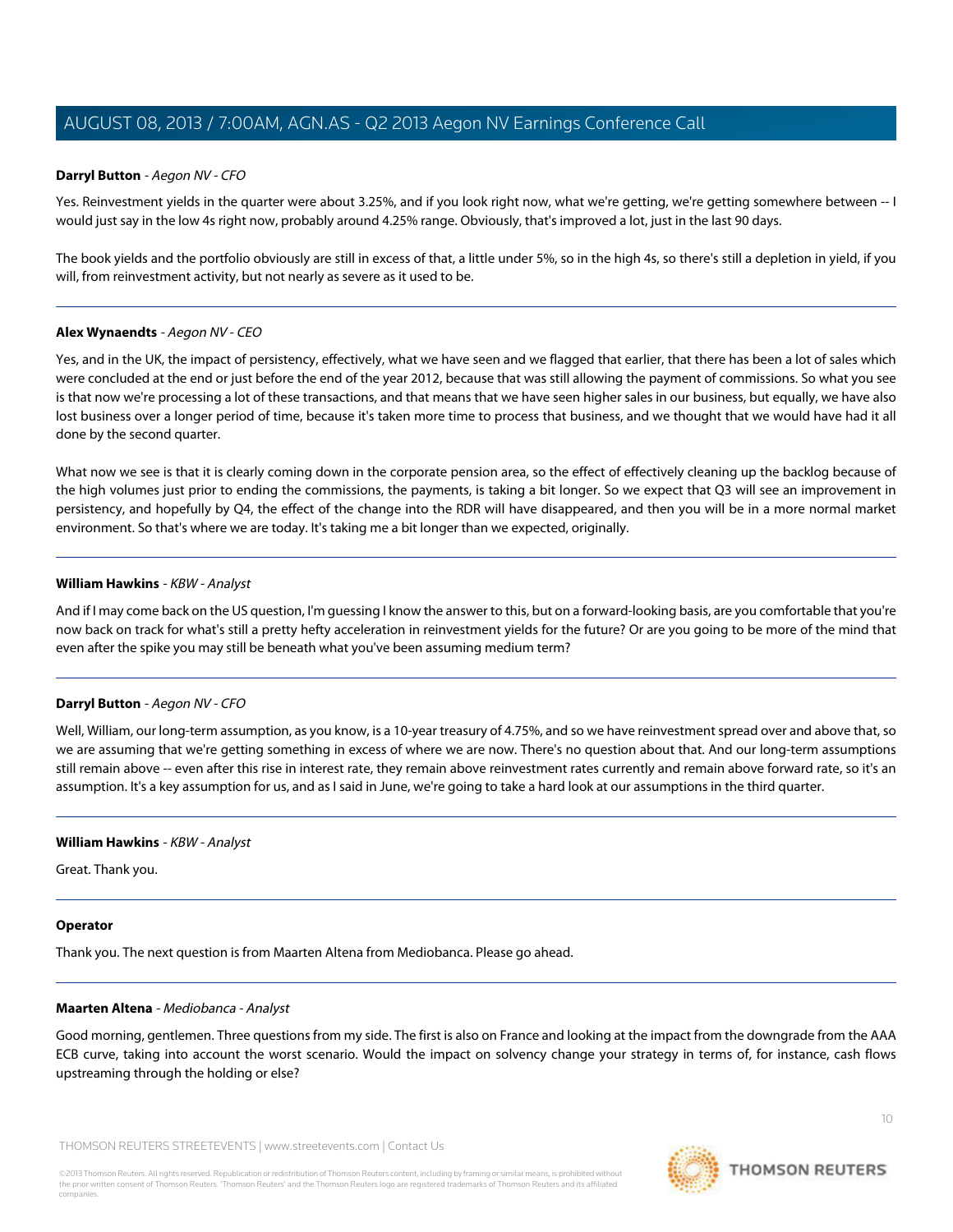The second one is on the mis-selling, as you took a charge of EUR25m to settle the court ruling on Koersplan, and you mentioned in the press the productivity approach you remain in policyholders. What should we expect stemming from this approach, and when will this materialize? And, more importantly, after this, can we say the mis-selling book is closed, or is there more to be expected?

And the last one is on the realized gains, which were higher than expected. Would you be able to share whether you have accelerated the gains on the back of the favorable interest environment, and what can we expect going forward? Thanks.

#### **Alex Wynaendts** - Aegon NV - CEO

So, Maarten, on France, I think as Darryl has been very clear that we are as an industry in discussions, and also very clear about the level of comfort on a capital position. So there are many different options that could be explored, and you want to give a bit of color to that, Darryl?

#### **Darryl Button** - Aegon NV - CFO

Yes, just the only thing I would add is that clearly this is conversations we're having in the third quarter, so we'll be back in the third quarter with more clarity on this issue. I would just remind everyone that our targets that we put forward in June, they were our self-imposed targets, and they were based on conversations that we've had with the regulator and based on a certain assumption around the curve, underneath it. Now, to the extent that that curve changes, then we'll be back revisiting our assumptions, and I would just remind everyone that the UFR actually is -- has been passed and is the legal requirement, so that enters into the equation as we come back and look at possible curves.

In the Dutch regulation, we always have the ability to go to the swap curve, should we choose to do so, so that's all going to enter into our dialogue here in the third quarter, and I'll be back with some clarity on this subject. I would just reiterate, we're fairly confident this is not going to have an impact on our upstreaming or cash-flow dividend capabilities out of our Dutch operations.

## **Alex Wynaendts** - Aegon NV - CEO

Yes, I think that's the key point, and on Koersplan, you're asking me two questions. I think one I can give you a clear answer and the other one I wish I would be able to give you an answer. And so what we have said now, we will clearly execute the verdict of the court, and the impact has been assessed now EUR25m for those policyholders who are part of this class action. Also, I would like to say to you that we actually started our first discussions with them last week, because we have to establish who these customers are. We have to establish if our records confirm their records, so this has only just started.

Now, in terms of what it means for the rest and where this whole about mis-selling is going to stop or to end, I think it's very difficult to say. What we have committed, as you pointed out, we said that we would provide insights to our other Koersplan customers -- in other words, those that are not part of this class action, provide them insight as to the level of premium they are being charged, and we will show what the premiums for similar products have been charged by other companies at that point in time. So that's step two.

And, obviously, if there is a reason to make any adjustments because the levels of premiums which we have charged are not reasonably in line with what would have been charged by the market, then we'll probably consider what action we need to take. But that's going to take a bit more time, and obviously it's way too early now to see and to assess what impact that will have.

Now, your question is just going to be -- finally, the end of this whole mis-selling discussion, well, maybe, and I would hope that for Aegon it's the end, but as you see, there's a lot of various actions and discussions going on in the Dutch environment, with different companies, and so it's very difficult to say what is going to happen, because everybody in Holland is free to start a court action if they wish, for whatever reason.

So I am hoping that, at least for Aegon, that it will make it clear that we have dealt with our customers in a way that we feel comfortable and a way that we feel really defensible, and that's exactly what we're trying to do. But is it the end for the sector? I think it's a very difficult question for me to answer.

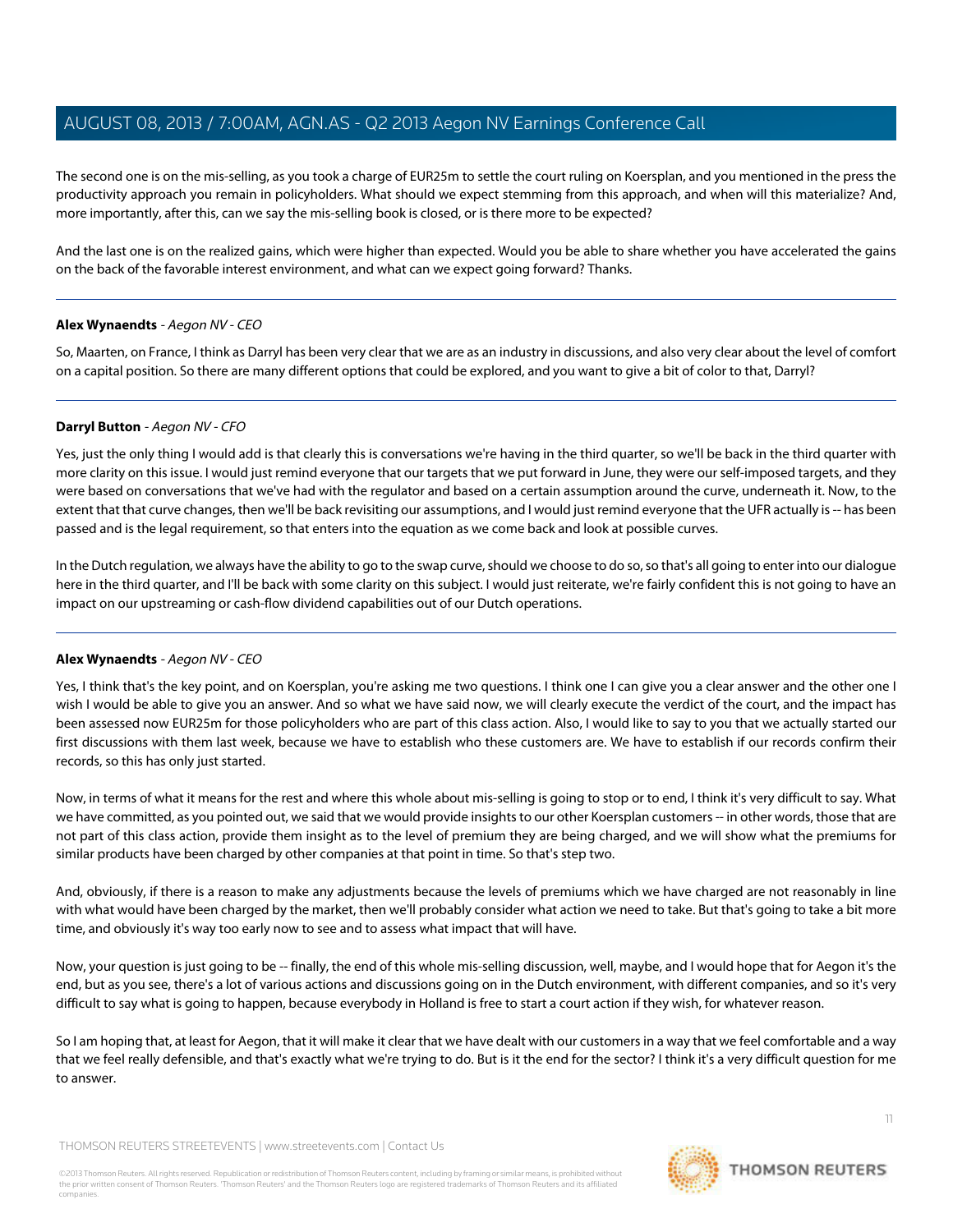#### **Darryl Button** - Aegon NV - CFO

Very short answer on the third question, on the ALM, the answer is no, we've not done anything special in the quarter to accelerate gains or change our ALM in any way, so those are just simply related to normal trading on a portfolio that is sitting in an unrealized gain position.

#### **Maarten Altena** - Mediobanca - Analyst

Okay, very clear. Thanks.

#### **Operator**

<span id="page-11-0"></span>Thank you. The next question is from Paul De'Ath from RBC. Please go ahead.

#### **Paul De'Ath** - RBC - Analyst

Yes. Hi, there. Good morning, and a couple of questions, if I can, on sales and outlook. Firstly, in the US, we've had very strong variable-annuity deposits in the quarter, where other competitors are scaling back. Do you feel there's any limit on how much variable-annuity business you're looking to write in the US, assuming others are continuing to scale back? And I guess the second part of that question is what's that market looking like in Q3 and beyond?

And then the second question was in relation to Dutch pensions, where again you're seeing strong sales in the quarter, which is not necessarily what others have seen in the market. I mean, what's going on there? Is it just a stronger proposition that you've got, or are you willing to take things on at lower solvency levels? Where do you see that market going, now that we've got a bit of a spike up in interest rates? Thanks.

## **Alex Wynaendts** - Aegon NV - CEO

Thank you for your question. Well, yes, we have seen strong sales, but I want to be clear that the strong sales in areas, segments of the market, that we have been selecting as those parts of the business that we would like to grow. So it is very consistent with our strategy. We've been working hard on improving our proposition on variable annuities. We've been working hard on providing and designing the kind of products which we believe now make a lot of sense for our customers today, but also make sense for Aegon.

And most importantly is we have been expanding distribution, and I gave a few examples -- Edward Jones, 12,000 advisers. But another one which I think is also an interesting one is that we've been chosen and selected by Voya as being their sole provider for variable annuities. So what you see here is that we are expanding our distribution and we are building on the momentum which we built.

Also, I would like to put it in the context that our market share still is between 3% and 4%, so we are still with a relatively small market share compared to a number of the very large players. So, therefore, a comparison between scaling back on one side and an increase on the other side is maybe a little bit -- distorts the picture to some extent, because we want to increase our business and we are very comfortable with the levels of sales we are having and hope that we see the momentum in the variable-annuity space continue on the same pace.

I also believe that the positioning of our Company in the US with the Transamerica brand, which is a positive brand, the fact that we have a strong capital position with strong rating, all of this is contributing to where we see a good development in sales.

The same I would say in the Netherlands. If you ask me about the Dutch pension business, here, this is the segment which we have flagged from a long time that's one where we feel we can add value and where we can sell products that are profitable for our customers but also profitable for ourselves. We have around, what, just on a 25% market share.

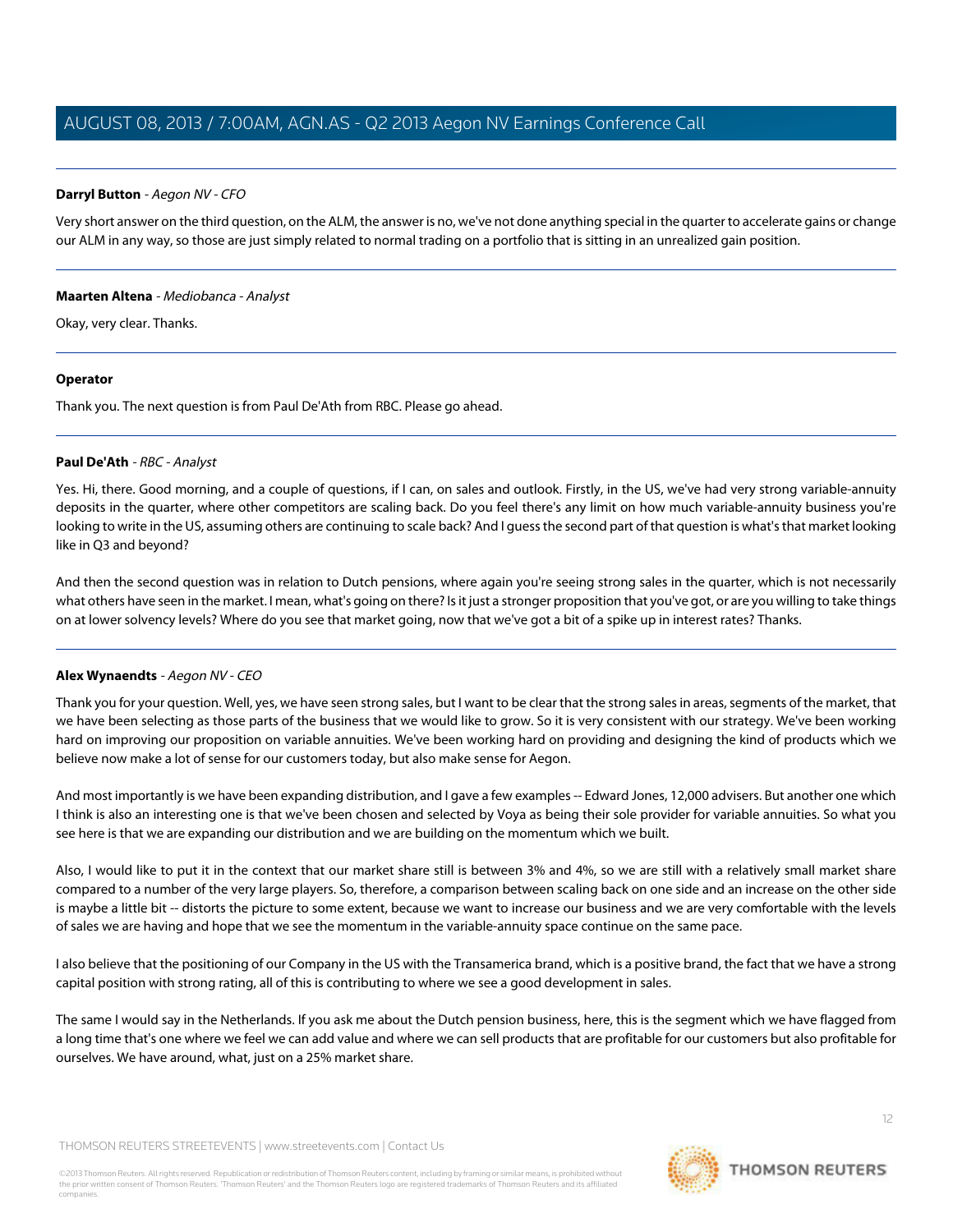We've been focusing on improving further our administrative capabilities, and I think we have now systems are working well, well recognized in the market, but probably most importantly, our balance sheets. Our balance sheet in the Netherlands is clearly among the stronger balance sheet. We have in the past been very careful not to use capacity on our balance sheet at pricing which we felt was not attractive. So we've allowed sales -- well, not to come to us, to go somewhere else, and now what you're seeing is that with the flow of business coming to the market, and I think it also has to do with the fact that, now, coverage rates of pension funds are in many cases above 100%.

That makes it much easier now for companies to move their pension liabilities to an insurance company, and that's why you see the flow increasing, balance sheet capacity, very strong capacity, and I think that the rating, which in the Netherlands was never such a relevant thing, but after we have had a couple of whatever you want to call it, difficult situations in the financial sector with banks in the Netherlands, there is much more awareness of the rating. And our strong rating in the Netherlands is supporting us here. A strong IGD ratio, a strong rating and just the fact that we have been focusing on having a good proposition -- all these pieces are coming together and I therefore also believe that you will see a continuing of this momentum in the segment.

I want to make the point is that in our value business on a market-consistent basis, our pension business is contributing positively, so we are selling products above our [value weight].

Yes?

## **Paul De'Ath** - RBC - Analyst

Great. Thanks.

#### **Operator**

<span id="page-12-0"></span>Thank you. The next question is from Nick Holmes. (Operator Instructions). Please go ahead, Mr. Holmes.

#### **Nick Holmes** - Nomura Asset Management - Analyst

Oh, thank you very much. Yes, just one question. How confident are you that you're on course for your ROE target in 2015? You're only doing 6.7% at the moment, so basically, do you think that the target is achievable?

#### **Alex Wynaendts** - Aegon NV - CEO

Nick, thanks for your question. I think we have been very clear in June, during our analyst conference. I think Darryl laid out very clearly where we are. We said that, in view of the market circumstances, although we've seen a little improvement in interest rates, we are still with very low interest rate environment. We've also given you the impact of the deleveraging, and we shared with you that we are on a trajectory to achieve an ROE target of between 8% to 10%. And I believe that our numbers here in the second quarter are clearly on that trajectory.

#### **Nick Holmes** - Nomura Asset Management - Analyst

And taking it beyond 8% to 10%.

#### **Alex Wynaendts** - Aegon NV - CEO

And we have also been clear, and Darryl has been clear, that in order to take it beyond 8% to 10% and to get to 10% to 12%, yes, we clearly need to see an improvement in interest rates, but it would require more significant restructurings in terms of looking at businesses. We've also talked

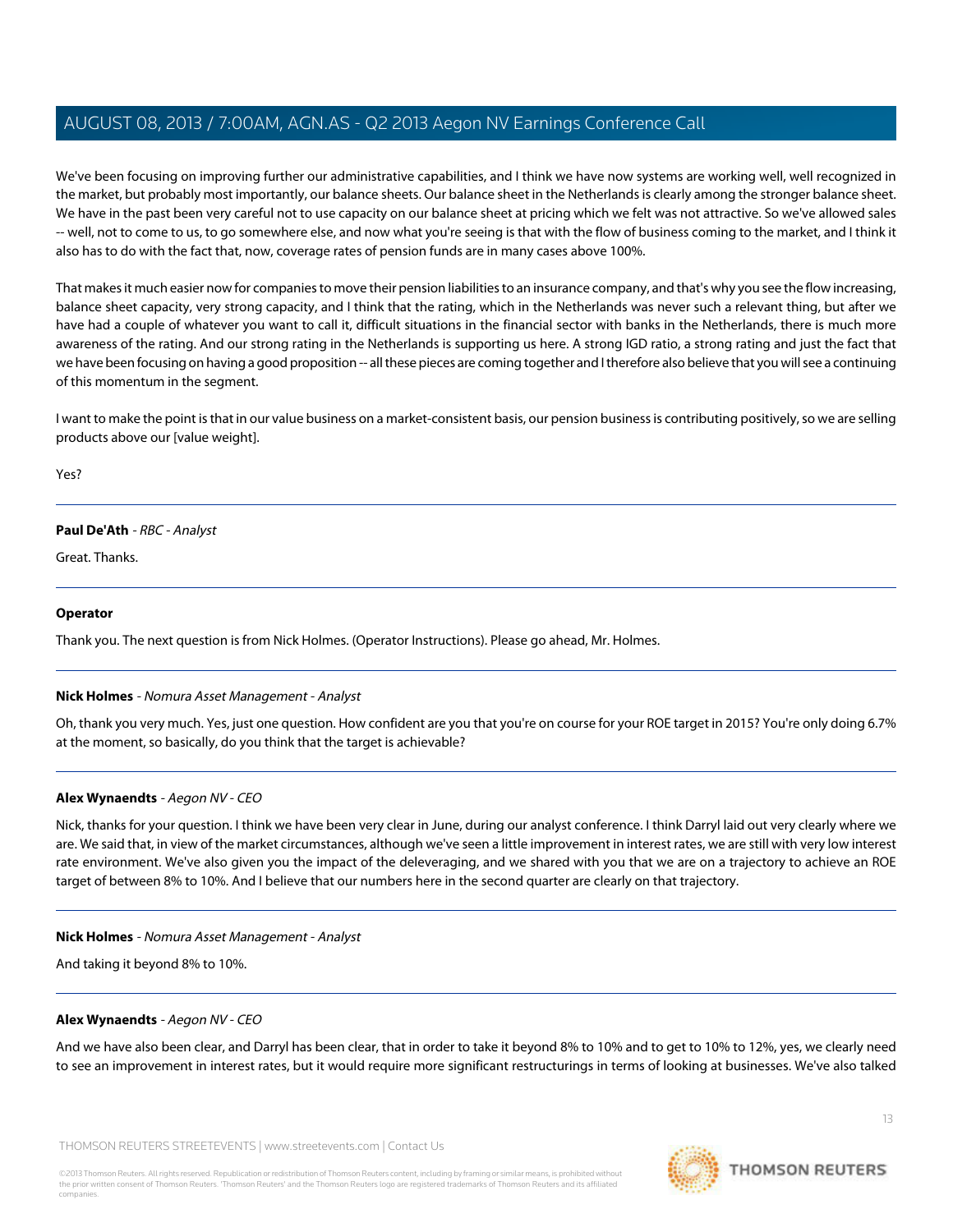about consistency of accounting, so we've flagged a number of items which would be required to get us from the 8% to 10% trajectory which we are clearly on now on an organic basis to the 10% to 12%.

Darryl?

#### **Darryl Button** - Aegon NV - CFO

Yes, I think the short answer, Nick, to your question is that we're probably still too close to June to add any new information. So in terms of those additional steps that are required to jump us to the 10% to 12% area, there is nothing that I'm ready to share at this point in time.

#### **Nick Holmes** - Nomura Asset Management - Analyst

Okay, thank you very much. Thank you.

#### **Operator**

<span id="page-13-0"></span>Thank you. The next question is from Farquhar Murray from Autonomous. Please go ahead.

#### **Farquhar Murray** - Autonomous Research - Analyst

Good morning, gentlemen. Just one very quick question. Just coming back to the impact from funds exiting the ECB AAA curve, does this have any impact on the way you manage your asset allocation at all, and in particular, the way you look at ALM going forward? Thanks.

#### **Alex Wynaendts** - Aegon NV - CEO

Yes, it's a great question, Farquhar, because obviously that's part of the discussions we're having with our regulator, is that we need to have clarity, because the clarity will also have an impact on how we manage our assets. So until we have clarity, obviously, we're not making any changes, but it could potentially have an impact. But it very much depends on the outcome, and I think it's still too early to say anything.

Darryl, you were in discussions with them.

#### **Darryl Button** - Aegon NV - CFO

Yes, and obviously how we manage the ALM is our decision behind it, but suffice it to say that we are concerned and manage to the volatility of our local capital ratios, so the underlying curve and its composition is an important part of how we make up our asset portfolio and do our ALM strategy. So to the extent that that curve changes, we would also position -- over time, we would make position changes, as well.

So, the answer to your question is yes, but probably not in a position to give you any detail at this point of how. We just don't know.

#### **Farquhar Murray** - Autonomous Research - Analyst

Okay.

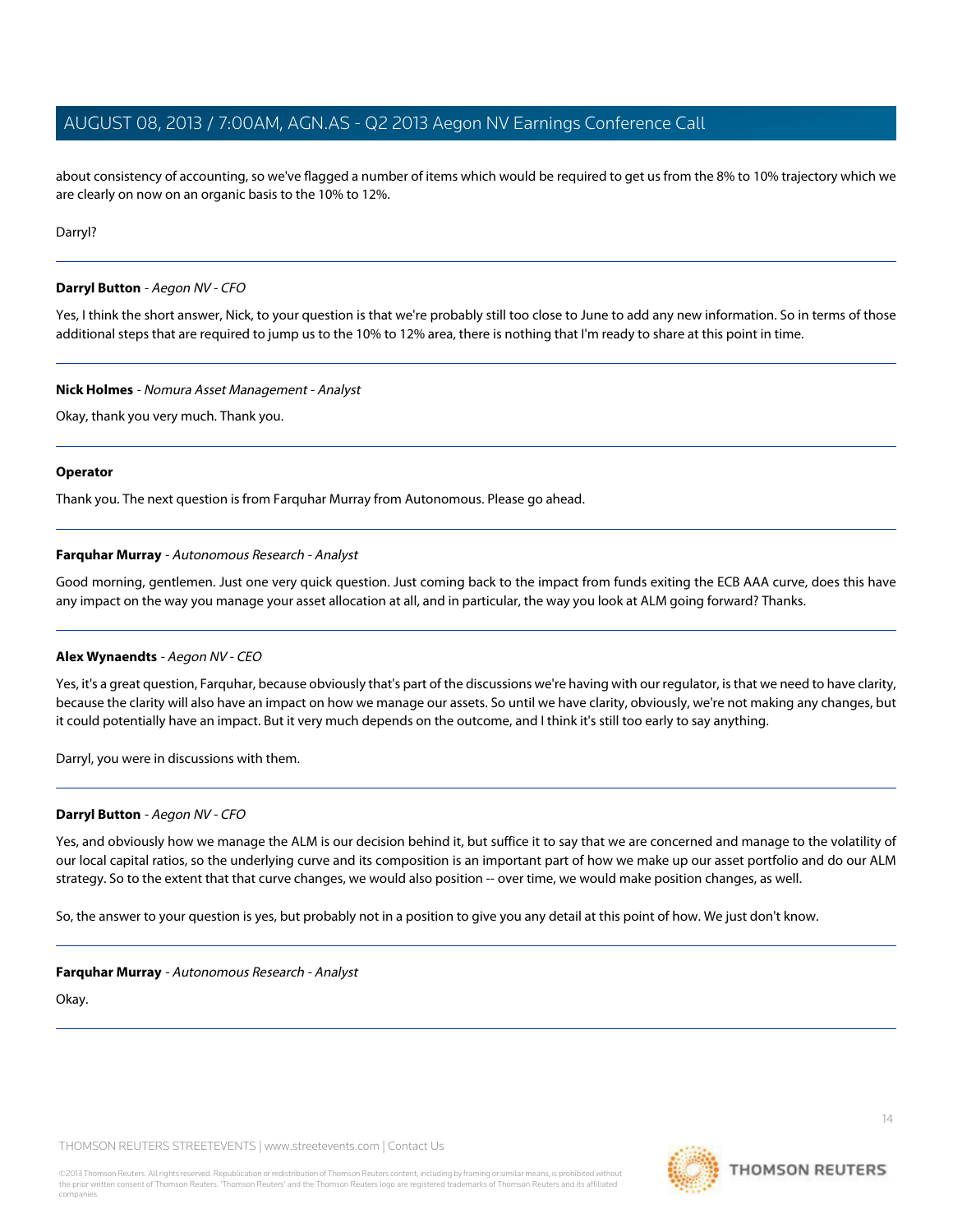#### **Operator**

Thank you. The next question is from Steven Haywood from HSBC. Please go ahead.

<span id="page-14-0"></span>**Steven Haywood** - HSBC - Analyst

Hello?

**Alex Wynaendts** - Aegon NV - CEO

Steven, are you there?

#### **Steven Haywood** - HSBC - Analyst

Hi, good morning. Sorry about that. I see in your presentation you mention you're doing innovative insurance solutions, just on unfunded pension plans for clients in Europe. Could you potentially give us some idea of what you're doing here? And then also, could you say what you're doing what is being done to improve the non-life claims environment, particularly in the Netherlands? Thank you.

#### **Alex Wynaendts** - Aegon NV - CEO

Yes, when we talk about innovative solutions to provide solutions for unfunded, I think we need to be very clear. When we say unfunded, it is when the coverage ratio is just under 100%, so it is only in the cases of -- I don't know, it's 95% or 96%. So that is where we will be focusing on trying to find solutions that bridge that. That's part of us helping, finding solutions for those customers and those companies that are trying to lay off their liabilities out of their balance sheet and bring them to an insurance solution. But the unfunding element is just a small part.

The second thing is on claims for the Netherlands. Yes, I want to be very clear about this. This is a situation we're just not very happy about, the fact that we see on one side disability improve, which I think is a positive thing. To see that, then, on the other side being offset by much higher claims is an area of attention. Management in the Netherlands is very much focused on it now. I can assure you they're very much focused on it.

Will we be able to turn that around in one quarter is probably a question, but very clearly we have identified specific areas where we've seen the problems, and we're dealing with these issues. So on that basis, I do not expect this to be recurring, but keep in mind that, in general, when you have a more difficult economic environment, you do see claims going up. You do see the nature of the claims, also, which need to be looked into very carefully, so it's a part of the pattern of what you see in a more difficult environment. But management is very focused on it, and the specific issues we have seen that have caused these issues, they have been addressed.

#### **Steven Haywood** - HSBC - Analyst

Okay, thank you.

#### **Operator**

Thank you. There is a follow-up question from Farooq Hanif. Please go ahead, sir.

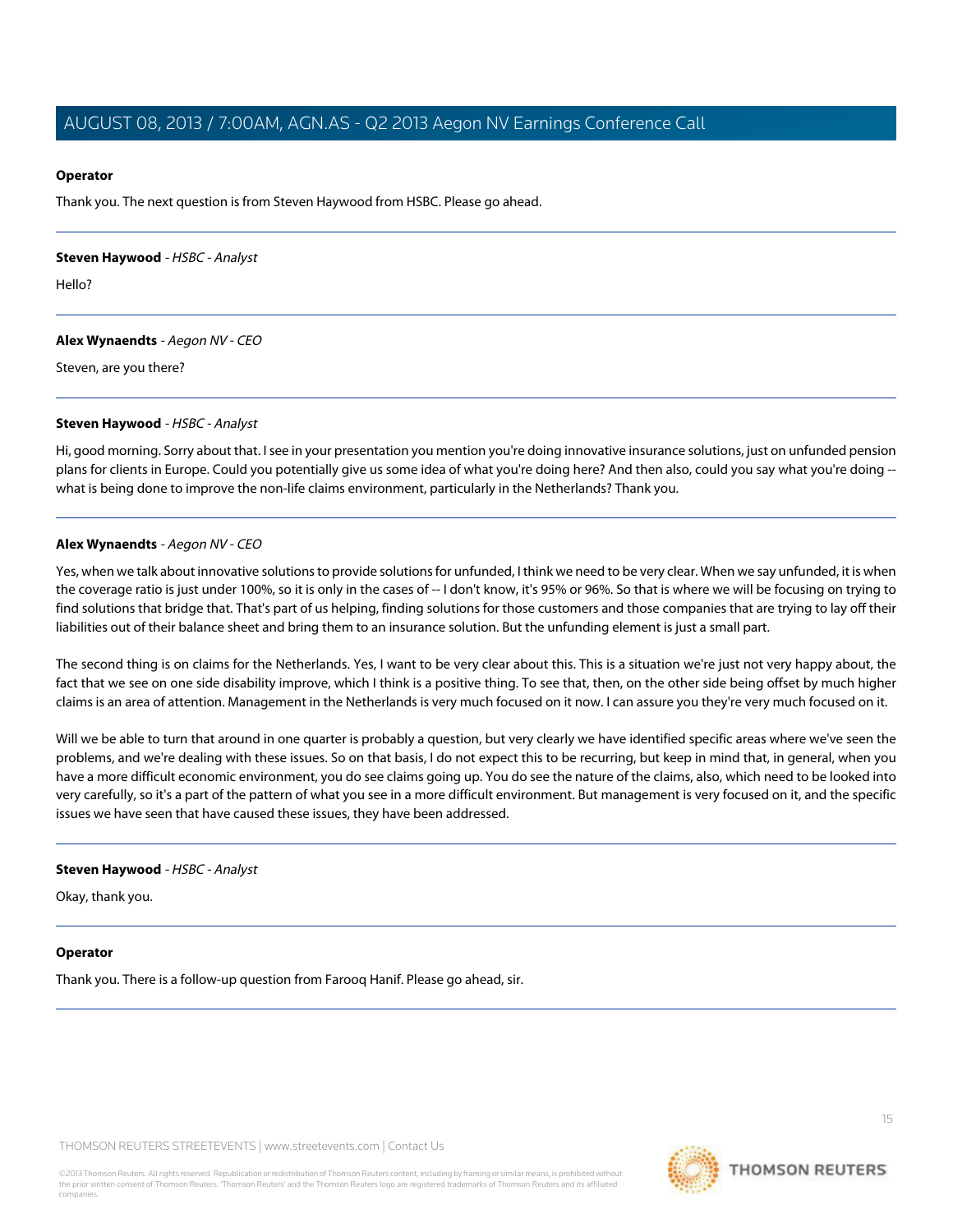#### **Farooq Hanif** - Citigroup - Analyst

Hi, there. Thanks for taking my question again. I just wanted to ask Darryl, could you be a little bit more clear about what you mean by accounting consistency? So, for example, does this mean more consistent DAC, potentially DAC write-downs, that you can now do as your leverage ratio goes down? Thank you.

#### **Darryl Button** - Aegon NV - CFO

Farooq, sorry, can I get you to repeat that question? You actually cut out on the phone. Sorry.

#### **Farooq Hanif** - Citigroup - Analyst

Sorry. It's just poor technology that I'm using. Yes, to start again, can you be more clear about what you mean by accounting consistency? Does this mean, for example, DAC write-downs in some areas that you are now better able to do because of your leverage ratio? Thank you.

#### **Darryl Button** - Aegon NV - CFO

Accounting inconsistency, are you talking about the mismatch on the fair-value items, or are you talking about what I said back in June?

#### **Farooq Hanif** - Citigroup - Analyst

I mean about ROE, the comment you made in answer to Nick's question. It sounds like if E was a bit lower it would help.

#### **Darryl Button** - Aegon NV - CFO

Yes. Obviously, so we're looking at areas across the organization, making sure that we are looking at all of our accounting practices, making sure that we're getting consistency not only across the globe and with our peers, so consistency with how our peers are reporting. I think I talked specifically in June about the DAC changes that have been made in the US going back 18 months ago and the inconsistency that that's left us with relative to our US peers -- inconsistency between assets and liabilities, as well, looking at areas where we have mismatches in our accounting and what we can do in the confines of the accounting practices to try to get better, more relevant information brought to you.

So it's a consistency statement both externally and with peers, but also between assets and liabilities.

#### **Alex Wynaendts** - Aegon NV - CEO

But it's nothing new. We're not saying anything new. What we are not saying we haven't been saying in June, so there is nothing new since then.

#### **Darryl Button** - Aegon NV - CFO

Yes. I hope to bring you more clarity. The short answer is we are working on that issue. I said we would work on that in June, and I have no update this quarter. And perhaps in the third quarter, I'll have some more to say.

#### **Operator**

Thank you, gentlemen. There are no further questions.

THOMSON REUTERS STREETEVENTS | www.streetevents.com | Contact Us